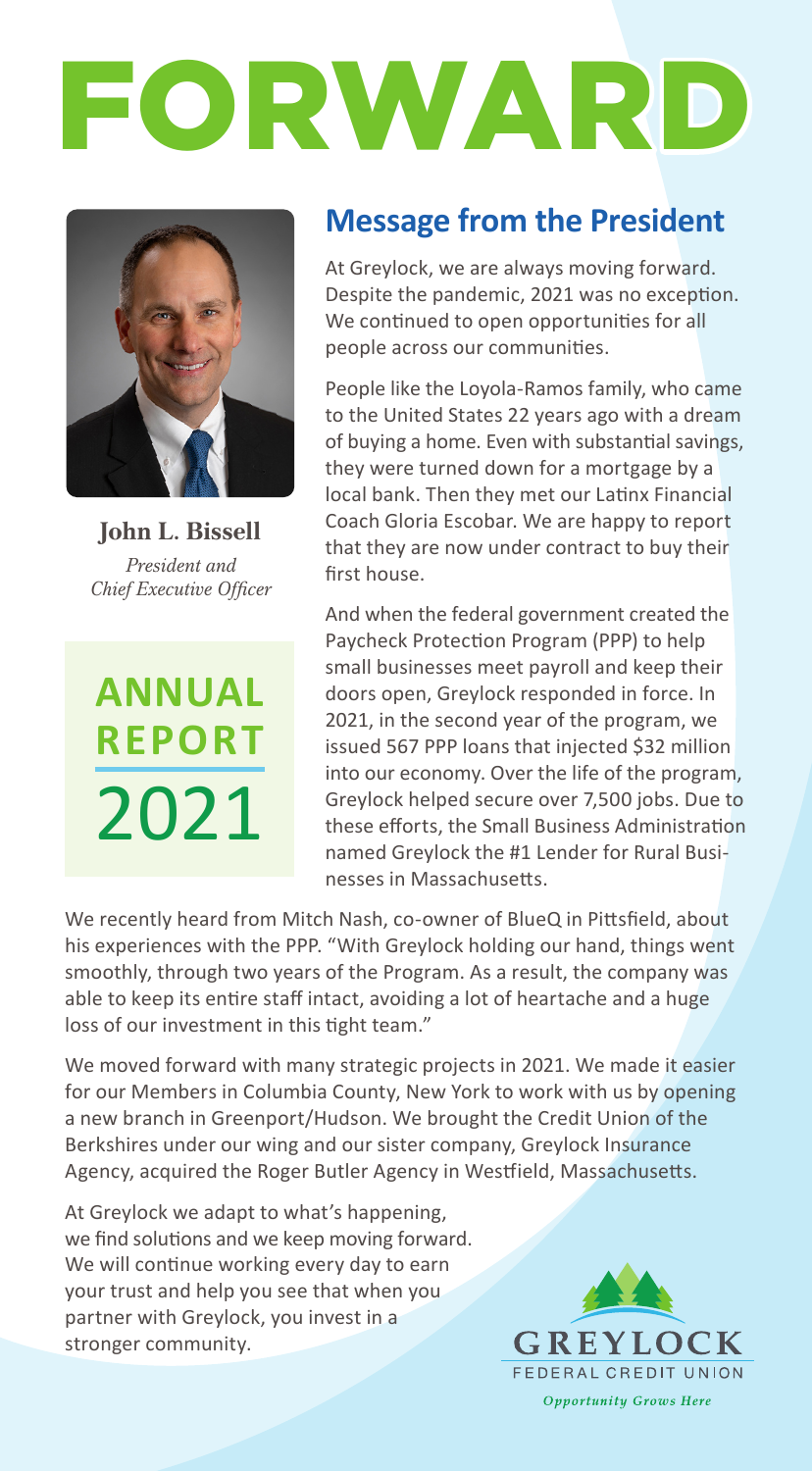

### **Stanley B. Walczyk**

*Chairperson Board of Directors*

#### **Volunteer Board of Directors**

Stanley B. Walczyk *Chairperson* John C. Law *Vice Chairperson*

Peter T. Lopez *Clerk/Treasurer* JamieEllen Moncecchi *Assistant Clerk/ Recording Officer* John L. Bissell Krystle A. Blake Gerard E. Burke Colleen W. Holmes Tyrone A. Jackson Kelly J. Krok Sheila A. LaBarbera Anthony J. Rinaldi, Jr.

#### **Supervisory Committee**

Allison L. Bedard, *Chairperson* Krystle A. Blake Lori E. Broderick-Bean Bryan E. House Catheryn Chacon Ortega

### **Directors Emeriti**

Richard DeFazio Jean Doak Daniel Donovan J. Paul Dube Alfred Shogry Marilyn Sperling

# **Report of the Chairperson**

Being the Chairperson of Greylock's volunteer Board of Directors is a tremendous honor. This diverse group has one thing in common, a passion for this community. We are pleased to foster an organization that is built by and for our Members. Greylock is dedicated to our Members' success.

I hope you feel as I do and appreciate the value of being a Member of Greylock. While many financial institutions focus on making a profit, your Credit Union focuses on driving positive impacts in the lives of your fellow Members and our community every day.

With a company-wide commitment to build meaningful relationships with our Members to support our partners across the region, Greylock can truly say we are a Credit Union that is BY the community, FOR the community and will continue to grow WITH the community.

## **VISION**

enable our community to thrive.

## **MISSION**

Our mission is to be a community credit union that partners with you and provides

## **VALUES**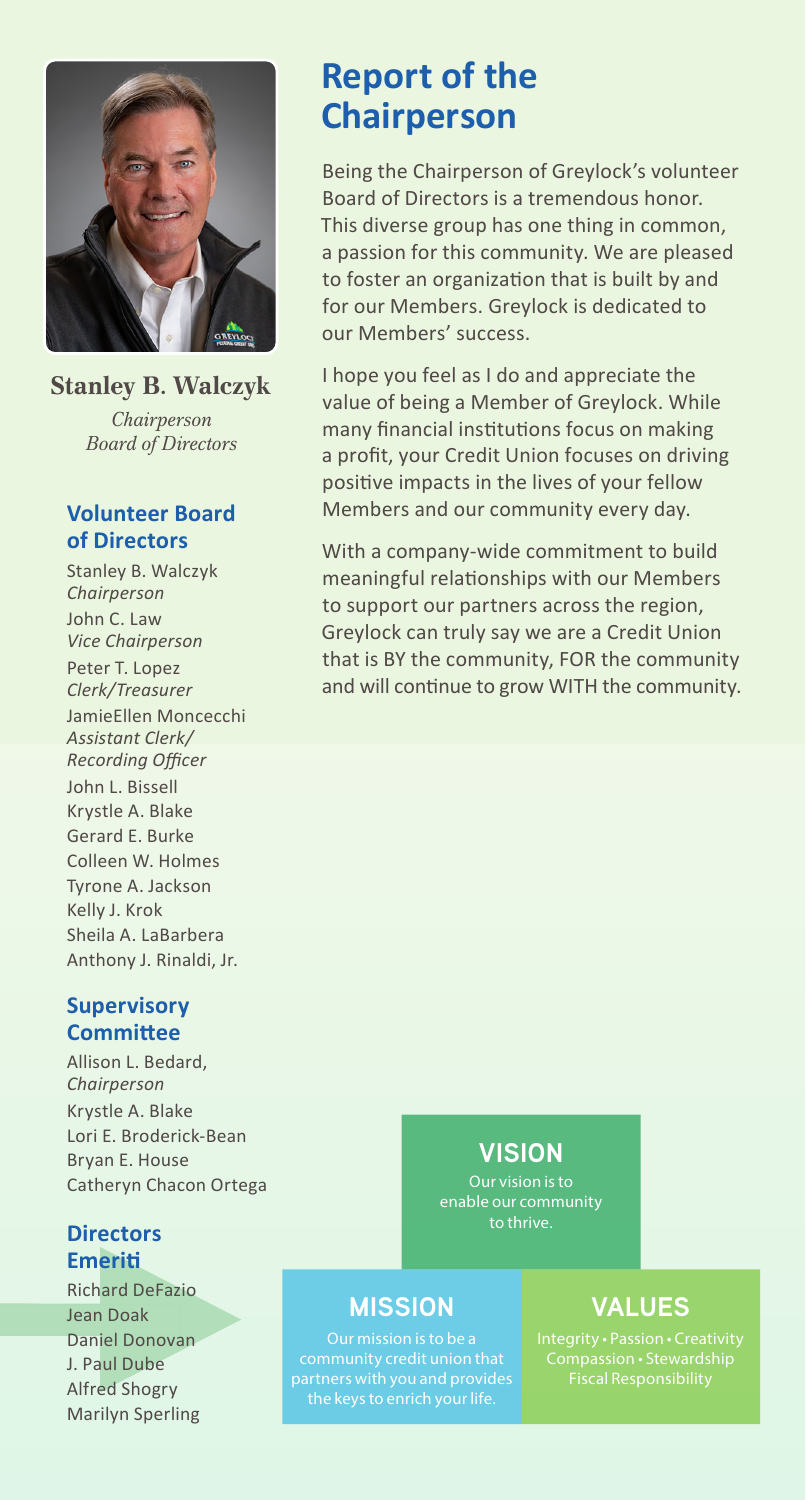

## **Michael R. Stoddard**

*Executive Vice President and Chief Financial Officer*

### **Financial Statement Highlights**

- Total assets grew by \$136 million or 10%
- Loans declined by \$26 million or 2%
- Deposits grew by \$145 million or 12%
- Regulatory capital increased from 9.93% to 10.12%
- 60-day past due loans reduced from 0.72% to 0.59% of total loans
- Net loan charge-offs decreased from 0.14% to 0.09%
- Net income equaled \$12.7 million, which equals a return on assets of 0.85%
- Net interest margin improved from 2.83% to 3.02%

*Financial information contained in this report may be subject to adjustments following the completion of Greylock's annual audit.*



# **Report of the Chief Financial Officer**

We entered 2021 with plenty of uncertainty and volatility created by the pandemic, yet the year turned out to be even stronger than last year as robust deposit growth continued, loan losses declined to a 27-year low and net income for the year reached an historic high. Greylock's rock solid balance sheet, strong capital and solid earnings stream have positioned the Credit Union to meet our Members' financial needs and support our community today and for generations to come. During 2021, Members continued the cautious trend of increasing savings and borrowing less than previous years as we all faced more pandemic-induced economic uncertainty. In more detail, deposits grew by \$145 million the second-highest annual growth in our history while loans decreased by \$26 million, our first decrease since 2013. Approximately \$10 million of the reduction in loans was due to the continued forgiveness of Payroll Protection Program (PPP) loans. Deposit growth was also assisted by Federal stimulus checks sent to members in early 2021. Overall, total assets increased by \$136 million, or 10%, during the year to \$1.5 billion.

Although the strong growth in total assets during the year would have normally reduced our regulatory capital ratio, record earnings were enough to lift the capital ratio upwards from 9.93% to 10.12% at December 31, 2021. Evidence of the quality of our loan portfolios continued during 2021 with net loan charge offs to average loans ratio dropping from 0.14% to 0.09%, the lowest we have experienced since 1994. Our 60-day or greater loan delinquency percentage continued to decline from 0.72% in 2020 to 0.59% in 2021, which was our lowest since 2006.

Net income increased from \$8.5 million in 2020 to a record level of \$12.7 million in 2021. The increase in earnings was driven primarily by income earned from PPP loan originations recorded in interest income, lower funding costs and a \$3 million reduction in provision for loan losses compared to the prior year due to continued low charged-off loans. Another active year in originating mortgages, higher interchange income from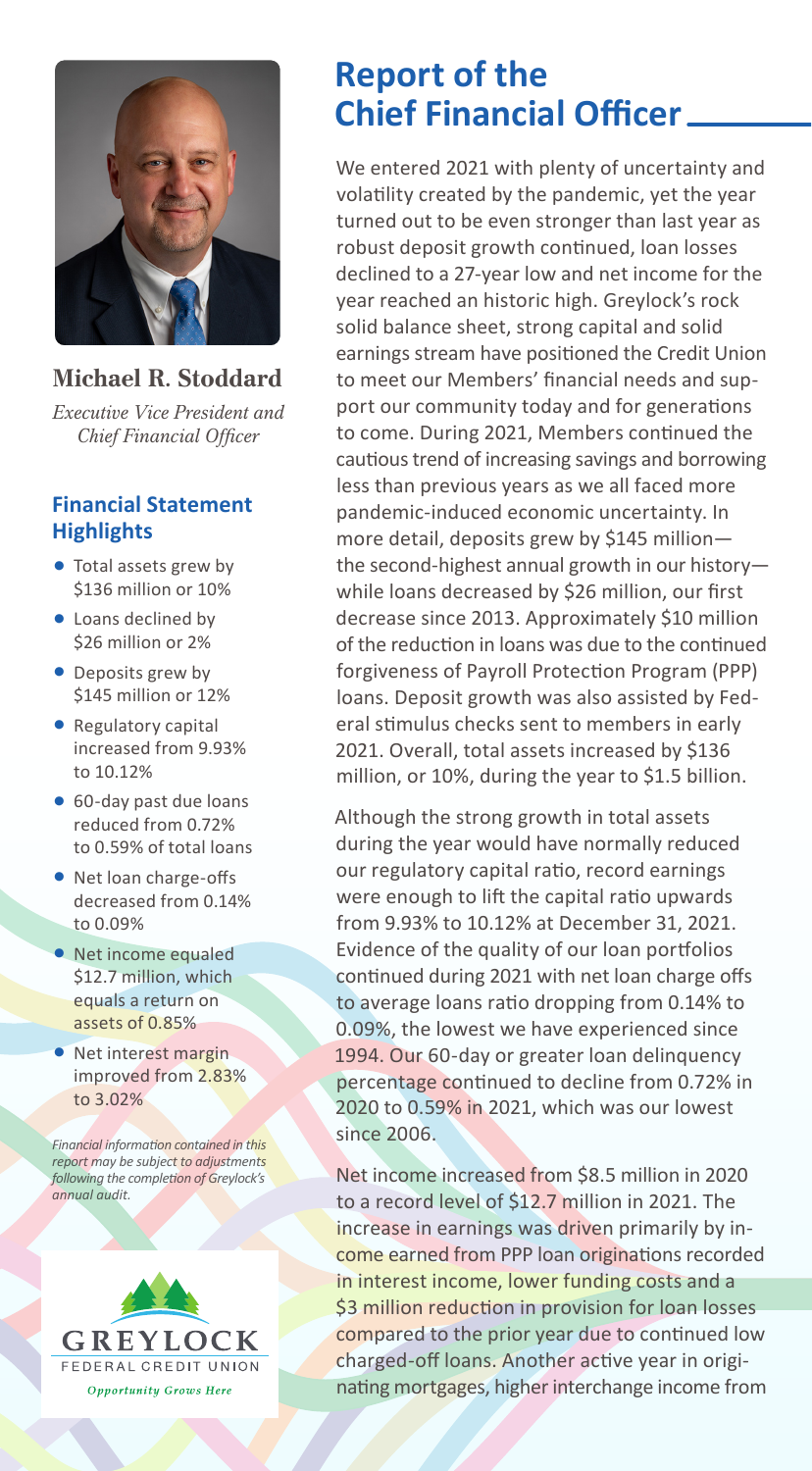use of our debit and credit cards, and higher insurance and investment services income all contributed to a \$2 million jump in our non-interest income. At the same time, our non-interest expenses increased by \$5 million as we experienced pressure on wage and benefits costs and higher processing expenses as well as continued investment in technology and systems security.

Our Greenport/Hudson branch opened in February 2021 and is on track to meet its first-year goals. We also integrated the Roger Butler Insurance Agency into the Greylock Insurance family during the year, increasing our insurance presence in Westfield. We relocated our Merrill Road branch in Pittsfield to the nearby Allendale Plaza in the same facility as our Greylock Insurance office and operations center. And wrapping up a busy year, we completed the merger and integration of the Credit Union of the Berkshires into the Greylock family during the last quarter of 2021.

As we go forward into 2022, we expect our earnings will move back down closer to prior years' levels as the income from PPP loans and mortgage originations will decline to more normalized levels from their highs in 2021. We also expect to continue to see wage pressures as we compete for talent, retain our outstanding employees, and experience higher expenses in general. Overall, we still expect a solid earnings performance next year.

## **Balance at December 31, 2019 \$ 132,499 \$ 905 \$ 133,404** Net income 8.500 8.500 Change in net unrealized gain (loss) on securities available for sale 3,169 3,169  **Balance at December 31, 2020 \$ 140,999 \$ 4,074 \$ 145,073** Net income 12,665 12,665 12,665 Retained earnings acquired through business combination and 2,644 2,644 Change in net unrealized gain (loss) on securities available for sale (6,404) (6,404) Accumulated **Other** Comprehensive Income (loss) Total **Equity** Retained **Earnings**

# **STATEMENTS OF CHANGES IN EQUITY**

*Dollars in Thousands*

| <b>Balance at December 31, 2021</b> | \$156,308 | 5(2,330) | \$153,978 |
|-------------------------------------|-----------|----------|-----------|
|                                     |           |          |           |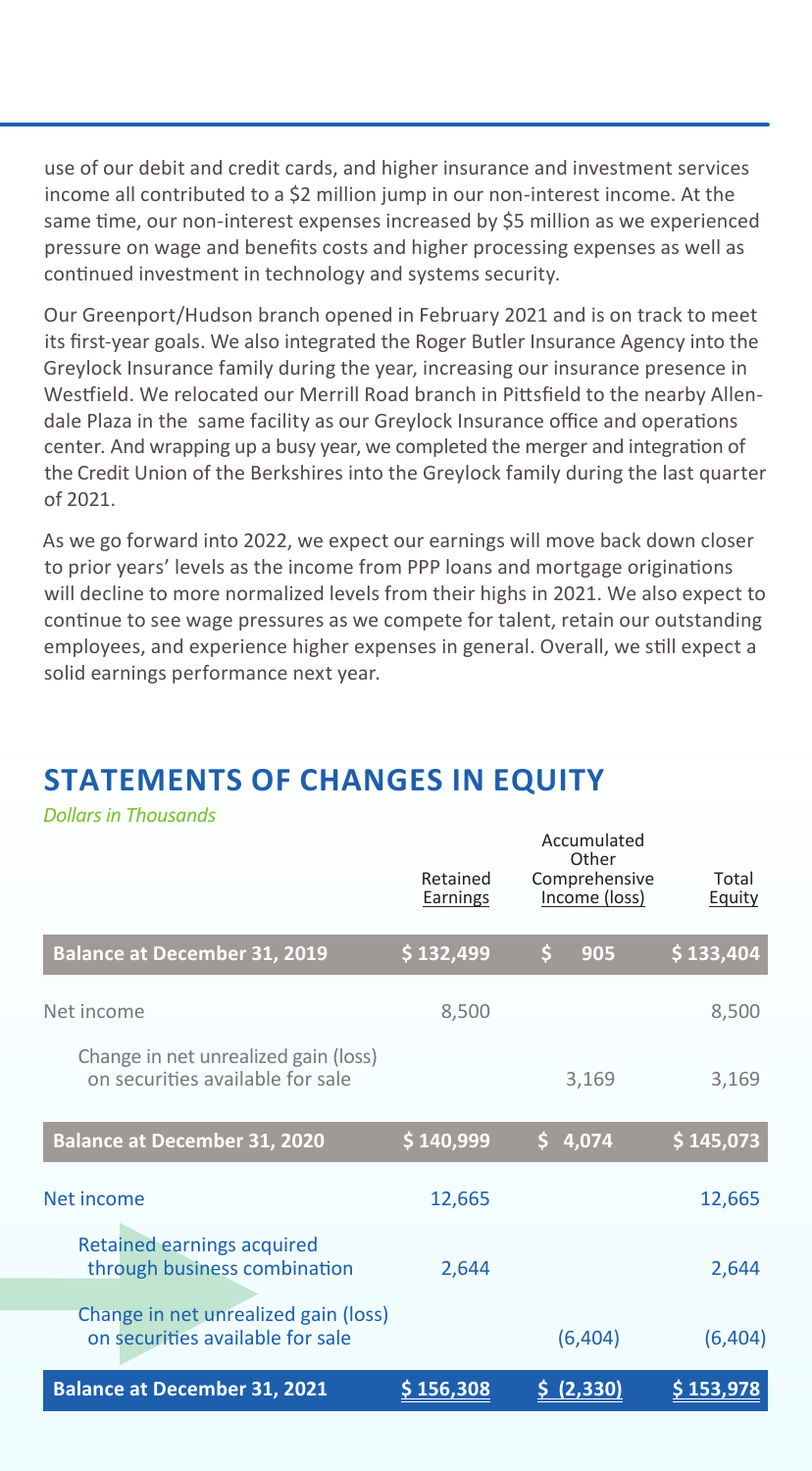## **STATEMENTS OF CONDITION**

*Dollars in Thousands*

| <b>ASSETS</b><br>At December 31,                                                                                                                                                   | 2021                                                                                   | <u> 2020</u>                                                                            |
|------------------------------------------------------------------------------------------------------------------------------------------------------------------------------------|----------------------------------------------------------------------------------------|-----------------------------------------------------------------------------------------|
| Cash and cash equivalents<br>Investment securities<br>Loans held for sale<br>Loans<br>Less: Allowance for loan losses<br>Loans, net<br>Property and equipment, net<br>Other assets | \$186,378<br>241,953<br>2,199<br>1,081,768<br>(6,305)<br>1,075,463<br>19,149<br>31,655 | \$93,736<br>167,433<br>11,431<br>1,107,280<br>(8, 414)<br>1,098,866<br>19,166<br>29,817 |
| <b>Total Assets</b>                                                                                                                                                                | \$1,556,797                                                                            | <u>\$1,420,449</u>                                                                      |
| <b>LIABILITIES AND EQUITY</b><br>At December 31,                                                                                                                                   | 2021                                                                                   | 2020                                                                                    |
| Deposits<br><b>Borrowings</b><br>Accrued expenses and other liabilities                                                                                                            | \$1,386,488<br>450<br>15,881                                                           | \$1,241,357<br>18,650<br>15,369                                                         |
| <b>Total Liabilities</b><br><b>Total Equity</b>                                                                                                                                    | 1,402,819<br>153,978                                                                   | 1,275,376<br>145,073                                                                    |
| <b>Total Liabilities and Equity</b>                                                                                                                                                | \$1,556,797                                                                            | \$1,420,449                                                                             |
| <b>STATEMENTS OF INCOME</b><br><b>Dollars in Thousands</b>                                                                                                                         |                                                                                        |                                                                                         |
| Magnetic and ad Discovered and 24                                                                                                                                                  | วกวา                                                                                   | ำ∩ว∩                                                                                    |

| <b>Net Income</b>                                                          | 12,665            | 8,500             |
|----------------------------------------------------------------------------|-------------------|-------------------|
| Total operating expenses                                                   | 49,747            | 44,907            |
| Data processing<br>Other general and administrative                        | 7,354<br>7,121    | 6,263<br>6,020    |
| Loan servicing                                                             | 1,873             | 1,856             |
| Occupancy (includes depreciation expense)                                  | 5,254             | 5,043             |
| Operating expenses:<br>Salaries and employee benefits                      | 28,145            | 25,725            |
| Other income                                                               | 20,229            | 18,519            |
| Provision for loan losses                                                  | (1, 125)          | 2,330             |
| Net interest income                                                        | 41,058            | 37,218            |
| Total interest expense                                                     | 4,698             | 9,102             |
| Interest expense:<br><b>Deposits</b><br><b>Borrowings</b>                  | 4,644<br>54       | 8,003<br>1,099    |
| Total interest and dividend income                                         | 45,756            | 46,320            |
| Interest and dividend income:<br>Loans<br><b>Investments and Fed Funds</b> | \$42,794<br>2,962 | \$42,852<br>3,468 |
| Years ended December 31,                                                   | 2021              | 2020              |